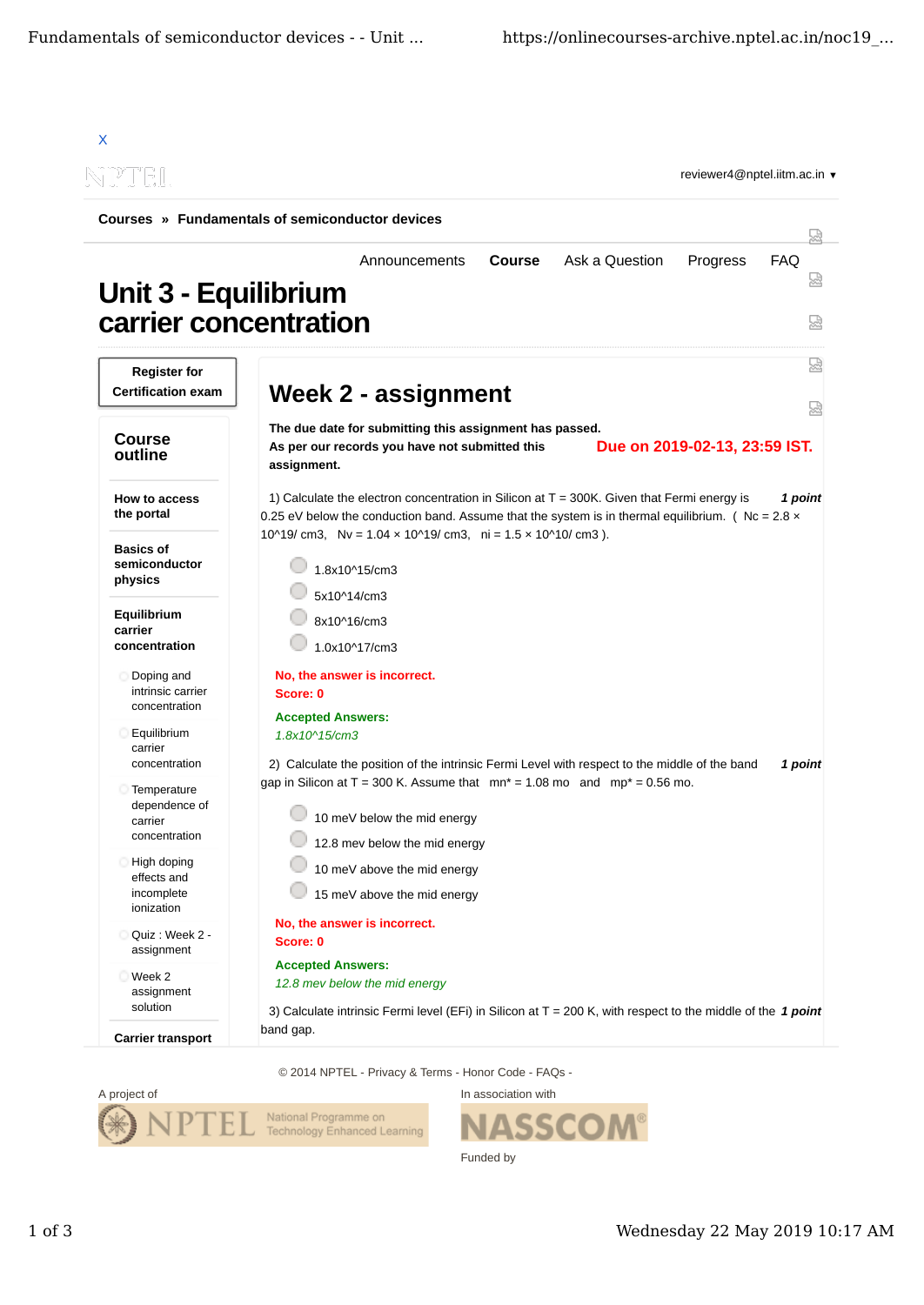## Fundamentals of semiconductor devices - - Unit ... https://onlinecourses-archive.nptel.ac.in/noc19 ...